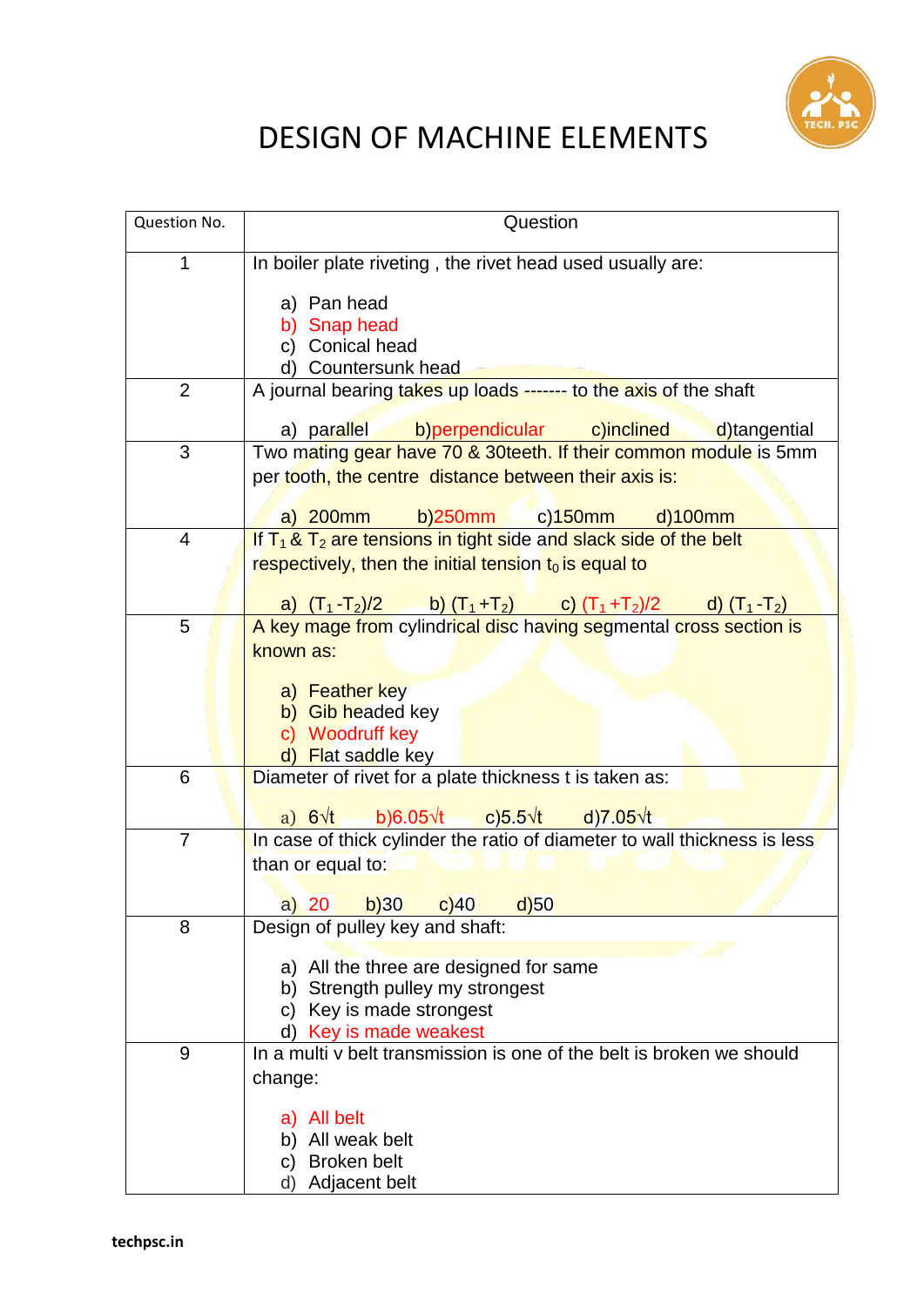

## DESIGN OF MACHINE ELEMENTS

| 10 | Centrifugal tension in belt:                                                     |
|----|----------------------------------------------------------------------------------|
|    | a) increase power transmission                                                   |
|    | b) decrease power transmission                                                   |
|    | does not affect the power transmission<br>C)<br>increase the certain limit<br>d) |
| 11 | In oil less bearing :                                                            |
|    | a) oil film pressure is generated only by rotation                               |
|    | b) Only supplying under pressure                                                 |
|    | c) do not require oil<br>d) greasing is required                                 |
| 12 | Bearing characteristic number:                                                   |
|    | a) ZN/P<br>b)Z/PN<br>c) $P/ZN$<br>$d)$ ZP/N                                      |
| 13 | Kennedy keys are used for applications like:                                     |
|    | a) Precision key                                                                 |
|    | b) light duty                                                                    |
|    | heavy duty<br>C)<br>all service<br>d)                                            |
| 14 | In a ball bearing which is not harder than the other part:                       |
|    |                                                                                  |
|    | a) inner race<br>outer race<br>b)                                                |
|    | ball<br>$\mathsf{C}$                                                             |
|    | all are equally hardened<br>$\mathsf{d}$                                         |
| 15 | Pivot and collars bearing are meant to carry:                                    |
|    | a) Vertical and axial loads respectively                                         |
|    | b) Axialand Vertical loads respectively                                          |
|    | Axial loads only<br>C)<br>d) Vertical loads only                                 |
| 16 | In a ------ riveted joint the number of row decreases as we proceed              |
|    | from innermost outermost row:                                                    |
|    | <b>Diamond</b><br>a)                                                             |
|    | Chain<br>b)                                                                      |
|    | Zigzag<br>C)                                                                     |
|    | double<br>d)                                                                     |